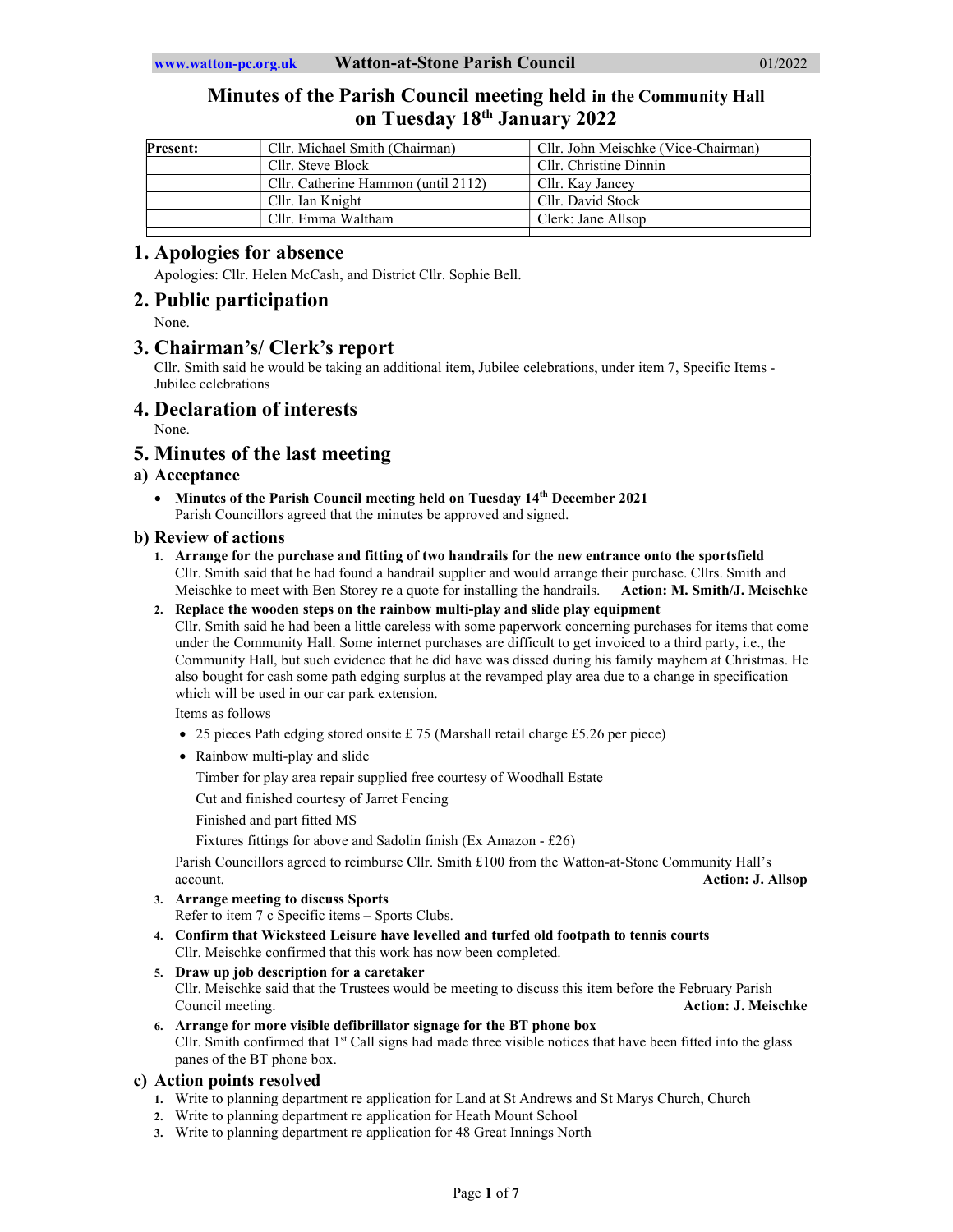#### 4. Upload all relevant files to Neighbourhood Plan section of the website

Cllr. Waltham said that she and the Clerk had done a lot to work to the Watton-at-Stone website adding information under the Neighbourhood Plan section to allow for Regulation 14 to progress. She said that the current website is difficult to use and needs to be made more user friendly for the administrators. Currently the Clerk is the only person that is able to update/maintain the site apart from Beanebytes, who has no wish to do updates but is happy to help when structural issues occur. Cllr. Waltham said that more than one person should be trained to maintain the website and it needs updating to make it more user friendly as in its current form it would be very difficult to do.

Cllrs. Meischke said that he might know a contact who could help. Action: J. Meischke

- Cllr. Waltham also to investigate options. Action: E. Waltham
- 5. Speak to the A602 team about dog bin
- 6. Find out if there are any funding sources for a Speed Indicator Devises
- 7. E-mail to Ken Crofton for remaining resurfacing work required in Hockerill
- 8. Sign Budget and Finance Sub-Committee Minutes
- 9. Accept contractors' quotations for work in 2022
- 10. Accept Wicksteed Leisure's quotation for extra work on the play area
- 11. Ask Mark Blacktin to quote for installing two concrete slabs for new benches
- 12. Check new first aid kit and find out what extra items are required
- 13. Ask Lyn Oakman the whereabouts of the Youth Club set of Community Hall keys
- 14. Accept Sports Courts quotation to pressure wash and moss kill all three tennis courts
- 15. Resolve lighting problem of Tennis players accessing the courts from Church Walk at night
- 16. Look at the option of installing another litterbin near the Tennis Courts

# 6. Planning

## a) Applications

Cllr. Smith reported on the following planning application, which he had e-mailed to all Parish Councillors prior to the meeting.

i) Heath Mount School, Woodhall Park (3/21/3182/FUL)

Retention of 1 single storey Portakabin building to be used as an additional classroom for a period of 26 weeks.

The Parish Council agreed a no comment response. Action: J. Allsop

The following amended planning application was received after the agenda was printed.

 Heath Mount School, Woodhall park (3/21/2680/FUL) Proposed cabin to be used as classroom

## Parish Councillors agreed no further comment is required.

### b) Decisions

i) George & Dragon, 82 High Street (3/21/1495/LBC)

Erection of 5 x externally illuminated wall mount signs; 1 x trough light to existing house, plus 2 trough lights to existing projecting signs; 6 x building light. - The C permission granted ii) George & Dragon, 82 High Street (3/21/1491/ADV)

Erection of 5 x externally illuminated wall mount signs; 1 x trough light to existing house, plus 2 trough lights to existing projecting signs; 6 x building light. The state of the EHDC permission granted

## 7. Specific items

### a) Report from District Councillor Sophie Bell

Cllr. Sophie Bell did not provide a report for this meeting.

#### b) Neighbourhood plan and benefits

The Regulation 14 consultation started on 14 January and will run until 6 March. Every household has received a summary brochure and response form. There will be a Q&A session at the Nigel Poulton Community Hall on 6 February, 3-5 pm. Cllr. Waltham thanked the Neighbourhood Plan Steering Group and the Parish Clerk for all their hard work to achieve this. Over the last 6 weeks we have:

- Finalised the 86 Plan and 20-page summary brochure, as well as making them accessible to screen readers
- Delivered 1150 brochures to every household in the parish
- Built a new website and online response form
- Sent letters to 76 stakeholders
- Printed and put up banners, posted on Facebook, written a piece for the Parish News and e-mailed 176 residents
- Finalised the SEA with AECOM
- Liaised with our solicitors regarding producing an option on a lease for land at Mill Lane
- Met with Fairview
- Held a Steering Group meeting
- Prepared a 45-page consultation statement
- Written a 12-page basic conditions statement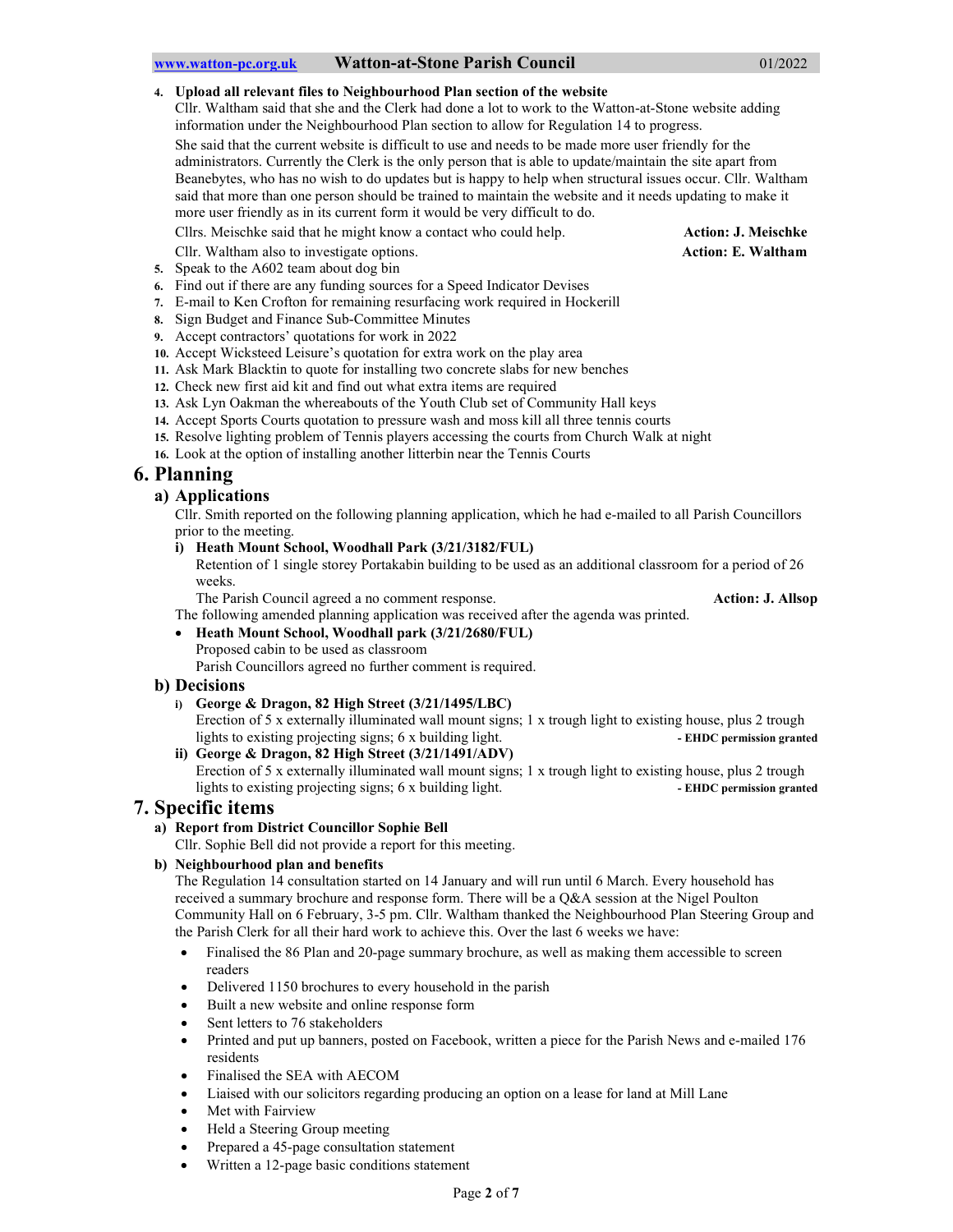Cllr. Hammon said that wanted to take this opportunity to thank Cllr. Waltham for all the work she has done driving regulation 14 forward. She has done an exceptional job project managing everything. Parish Councillors present at the meeting all expressed their sincere thanks to Cllr. Waltham.

#### c) Sports Clubs

Cllr. Block to arrange a meeting date with the Trustees. Action: S. Block

### d) A602 improvement scheme

Cllr. Meischke said that there were terrible disruptions on the roads due to the closure of the A602/A119 roundabout during a recent weekend. Diversions were not properly in place and signage was inappropriately positioned. This led to drivers taking alternative and often inappropriate routes down narrow roads, with journey times often delaying them by more than an hour. Cllr. Meischke said he had thought of writing a letter of complaint to highways but felt that it would have little or no effect.

He has recently spoken to some of the site workers who informed him that the implementation of the new road had caused lots of problems. They told him they had never had to make so many alterations on any project.

#### e) Hockerill footpath behind the George and Dragon public house

Cllr. Smith said he had contacted County Councillor Ken Crofton about the poor condition of the footpath behind the George and Dragon. Cllr. Crofton said that the footpath needs to be cleared of debris, leaves etc, so its condition can be assessed. He agreed to arrange for this work to be done and to report back to Cllr. Smith what work is required.

This item to remain on the agenda until resolved. Agenda: 02/2022 Agenda: 02/2022

#### f) Memorial seats

Glasdon UK have estimated that the two memorial benches will be delivered sometime in mid to late February. Cllr. Meischke is arranging for Ben Storey to quote for installing two concrete pads for these seats to sit on. **Action: J. Meischke** 

This item to remain on the agenda. Agenda: 03/2022

 Bike ramps Cllr. Dinnin asked if the bike ramps are still going to be scrapped. Cllr. Smith said when Wicksteed Leisure went to remove them, they discovered that they were concreted into the ground. They were asked to leave them in-situ as there would have been a charge for their removal.

Cllrs. Smith and Meischke to inspect the bike ramps to see how much work is involved to remove them. Action: M. Smith/J. Meischke

#### g) Speed signs

Cllr. Smith said he has submitted a grant application for one SID (speed indication device) and two sockets, from the Police Commissioner's scheme that is specifically for this purpose.

#### h) Meeting dates for the civic year 2022/2023

All Parish Councillors were e-mailed a list of the dates for the  $3<sup>rd</sup>$  Tuesday in the month for the Civic Year 2022/2023.

Cllr. Knight asked if the Parish Council meeting dates could be moved to the 2nd Tuesday in the month to allow the Parish Council to meet the deadline publishing dates for the Parish News.

The Clerk to e-mail Parish Councillors the dates for the 2nd Tuesday in the month, with the exception of May which will remain as the 3<sup>rd</sup> Tuesday to allow a 4-week gap between the April and May meetings.

#### Action: J. Allsop

#### • Oueens Platinum Jubilee

Cllr. Smith asked Parish Councillors if they wanted to do anything to celebrate the Queens Platinum Jubilee. The Parish Church will be holding their Fete on Saturday  $4<sup>th</sup>$  June. and John Ellis informed Cllr. Smith that the Methodist Church intend to do some window displays in their Church to celebrate the event.

Cllr. Smith said that he was loath to organise a day event like the last jubilee celebrations, because it was spoilt by heavy rain during the day.

After discussion it was agreed to hold a fireworks event either on the Friday or Saturday and invite villagers to either bring their own picnic or ask the Scout Group to organise a barbeque on the sportsfield.

Cllr. Meischke agreed to look into the costings for a 10-minute firework event. Action: J. Meischke Cllr. Smith to speak to Richard Wing (Scout Group) about a barbeque. Action: M. Smith Action: M. Smith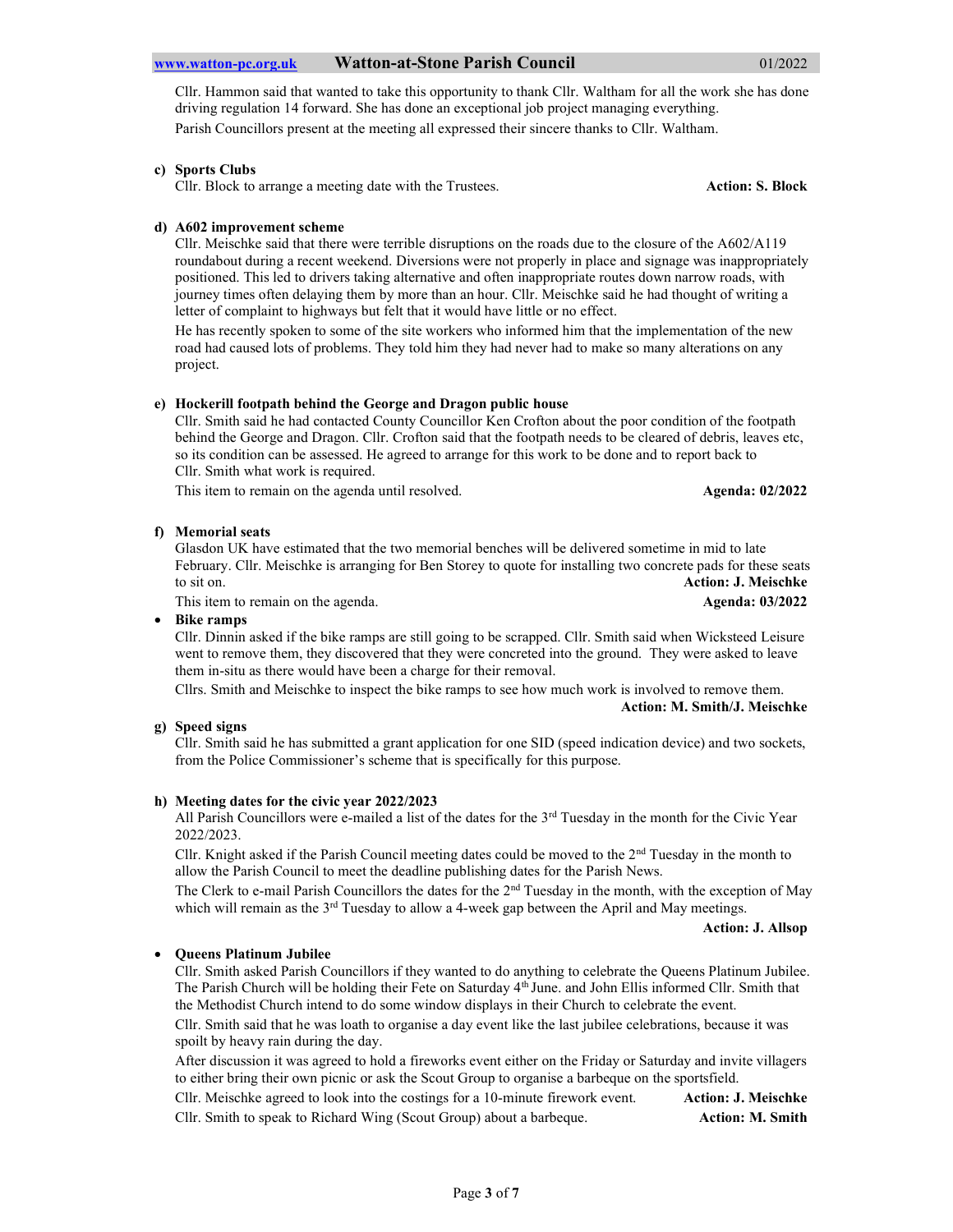## 8. Reports

## a) Sub-Committees

## Budget & Finance

Cllr. Block reported on the following items.

• Monthly accounts

| <b>Watton-at-Stone Parish Council</b>                        |                                            |                                              |                                       |                 |  |  |
|--------------------------------------------------------------|--------------------------------------------|----------------------------------------------|---------------------------------------|-----------------|--|--|
| <b>Petty cash - Payments</b><br><b>Petty Cash – Receipts</b> |                                            |                                              |                                       |                 |  |  |
| None                                                         |                                            |                                              | None                                  |                 |  |  |
| <b>Payments</b>                                              |                                            |                                              |                                       |                 |  |  |
| Annual subscription<br>ICO.                                  |                                            |                                              | 35.00                                 |                 |  |  |
| Frank Cooper & Son                                           |                                            | Football pitch line marking on 19th November |                                       | 42.00           |  |  |
| Emma Waltham                                                 | domain name release                        |                                              | 12.00                                 |                 |  |  |
| Jane Allsop                                                  | Domain transfer to SiteGround              |                                              | 17.99                                 |                 |  |  |
| Wages and Salaries                                           | December salary                            |                                              | 1,295.83                              |                 |  |  |
| Mark Steward                                                 | Website                                    |                                              | 150.00                                |                 |  |  |
| <b>Bidwells</b>                                              | Allotment rent - six months                |                                              | 381.34                                |                 |  |  |
| <b>HMRC</b>                                                  | Tax & NI                                   |                                              | 253.06                                |                 |  |  |
| Marmax                                                       | 2 Rainbow picnic benches for play area     |                                              | 993.60                                |                 |  |  |
| Allotment & Garden                                           |                                            | Liability insurance                          |                                       | 145.68          |  |  |
| <b>BT</b>                                                    | phone calls                                |                                              | 23.03                                 |                 |  |  |
|                                                              |                                            |                                              |                                       | 3.349.53        |  |  |
| <b>Receipts</b>                                              |                                            |                                              |                                       |                 |  |  |
| Nationwide                                                   | Interest                                   |                                              |                                       | 17.37           |  |  |
| Santander                                                    | Interest                                   |                                              |                                       | 0.22            |  |  |
|                                                              |                                            |                                              |                                       | 17.59           |  |  |
|                                                              |                                            |                                              | <b>Watton-at-Stone Community Hall</b> |                 |  |  |
| <b>Petty Cash - Receipts</b>                                 |                                            |                                              | <b>Petty Cash -Payments</b>           |                 |  |  |
| Denise Newman - Pavilion hire                                |                                            | 24.00                                        | Lyn Oakman - hire cancellation        | 35.00           |  |  |
| Floodlighting donations - $07.12.21 - 04.01.22$              |                                            | 82.00                                        | $B&O$ – lock for outside storeroom    | 20.00           |  |  |
| Tony Silverstri - Pavilion                                   |                                            | 96.00                                        |                                       | 55.00           |  |  |
| Bowls - Main Hall                                            |                                            | 80.00                                        |                                       |                 |  |  |
| Painting group – meet room – 4 weeks                         |                                            | 40.00                                        |                                       |                 |  |  |
| Youth Football - Main Hall                                   |                                            | 40.00                                        |                                       |                 |  |  |
|                                                              |                                            | 362.00                                       |                                       |                 |  |  |
| <b>Payments</b>                                              |                                            |                                              |                                       |                 |  |  |
| East Herts Council                                           | Rates - 6 of 7                             |                                              |                                       | 53.00           |  |  |
| Wages                                                        | Cleaning                                   |                                              |                                       | 320.00          |  |  |
| <b>British Gas</b><br>Gas                                    |                                            |                                              |                                       | 124.05          |  |  |
| <b>HCC</b>                                                   |                                            | cleaning materials                           |                                       | 32.12           |  |  |
| Wicksteed Leisure                                            |                                            | work towards upgrading                       |                                       | 7,435.50        |  |  |
| <b>British Gas</b>                                           |                                            | Electricity                                  |                                       | 148.18          |  |  |
| Rosemary Brown                                               |                                            | 20 hours cleaning $(a)$ £10 per hour         |                                       | 200.00          |  |  |
| <b>HMRC</b><br>VAT return - November 2021                    |                                            |                                              |                                       | 229.88          |  |  |
| East Herts Council<br>Rates - 7 of 7                         |                                            |                                              |                                       | 53.00           |  |  |
| <b>British Gas</b><br>Gas                                    |                                            | 144.00                                       |                                       |                 |  |  |
| Cleaning materials<br><b>HCC</b>                             |                                            |                                              | 119.58                                |                 |  |  |
| Mark Blacktin                                                |                                            | repair work to ramp on multi play and slide  |                                       | 320.00          |  |  |
|                                                              |                                            |                                              |                                       | 9,179.31        |  |  |
| <b>Receipts</b>                                              |                                            |                                              |                                       |                 |  |  |
| Stevenage Community                                          |                                            | Grant towards paly area                      |                                       | <u>2,000.00</u> |  |  |
| <b>Talbott Fitness</b>                                       | Use of toilet and changing room facilities |                                              | 80.00                                 |                 |  |  |
| Santander                                                    | bank interest                              |                                              | 0.09                                  |                 |  |  |
| Leila Connaughton                                            | 1st 50% deposit for hire on 29th Jan       |                                              | 37.50                                 |                 |  |  |
| Begonia Garcia                                               | Pavilion hire + toys on $08.01.22$         |                                              | 26.00                                 |                 |  |  |
| Kate Kasapoglu                                               | 1st 50% deposit for hire on 19th March     |                                              | 30.00                                 |                 |  |  |
| Lisa Hatterslev                                              | Main Hall & Pavilion hire - 12th Feb       |                                              | 60.00                                 |                 |  |  |
|                                                              |                                            |                                              |                                       | 2.233.59        |  |  |

Parish Councillors approved the payments.

#### Approval and signing of Precept forms for 2022/23

At its December 2021 meeting, the Parish Council agreed the provisional precept requirement for 2022/2023 were £38,490.

Parish Councillors agreed to formally adopt this figure and the Precept form was duly signed.

The completed precept form to be returned to East Herts Council. **Action: J. Allsop** Action: J. Allsop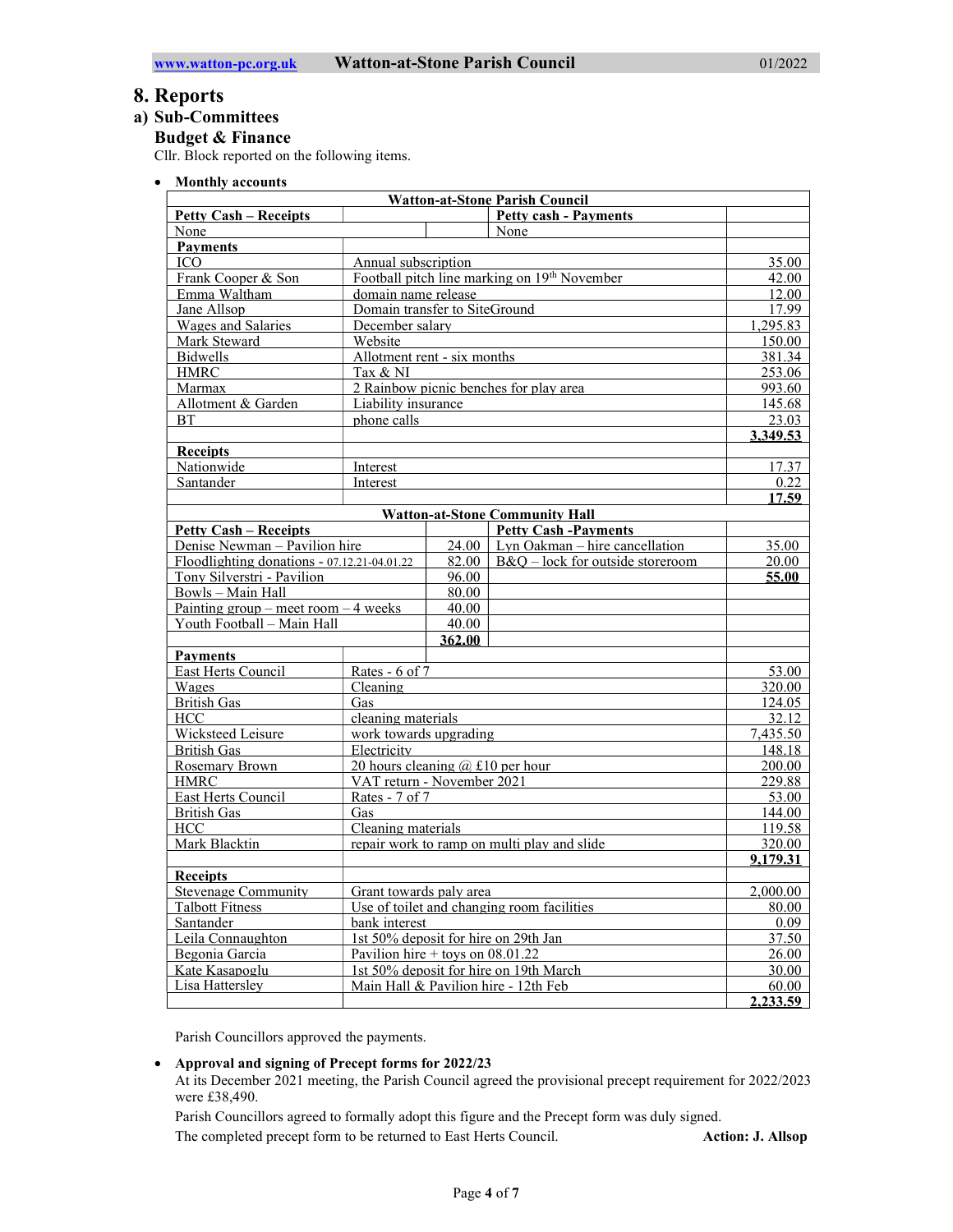## 9-monthly statement of accounts for the Parish Council and Community Hall

Parish Councillors were e-mailed a copy of the accounts on 13<sup>th</sup> January 2022. The Parish Council and Community Hall continue to be very well funded.

Both the Parish Council and Community Hall are showing an increase in funds since the start of the financial year.

9-monthly inspection of accounts

Cllr. McCash conducted the 9-month inspection of the accounts on  $11<sup>th</sup>$  January 2022, and they were in good order.

## Community Hall Trustees

Cllr. Meischke reported on the following items.

• Play area update

Cllr. Meischke said that he had been very pleased with the updates to the play area which segregates the senior equipment from the junior areas.

However, he was very disappointed that the recent work done by Wicksteed Leisure did not pass the safety audit. Two clamps need tightening on the swings and the new Kompan swing was missing two caps. The most serious fault was the safety surface under the Kompan swings, which is too narrow by 50mm. Although, this fault will not be flagged as safety issue requiring modification, it will be raised as an issue each year in the annual playground inspection report. Wicksteed Leisure have been asked to rectify the problem and have agreed to do this free of any additional charges in exchange for two tubs of repair safety surface material, currently stored in the Community Hall.

Due to changes that were made to the play area plans, the Kompan swings are now next to the planned entrance slope onto Church Walk. The slope entrance will have to be rethought and will probably run at the back of the proposed new car parking area. Cllrs. Smith and Meischke to discuss with Ben Storey whilst on site discussing other items. Action: M. Smith/J. Meischke

#### Car park update

The large rubbish bin at the corner of the play area where the 4-bay swings used to be, has been relocated near the tennis courts.

Hertfordshire Planning Services have put together a robust plan for the new car park and will be submitting an application to the planning department. The Parish Council benefits from a 50% rate for all planning applications.

Cllr. Waltham restated that she is not in favour of the car park extension and would be objecting to the planning application. Cllr. Smith reminded her that she can only do so on a personal basis.

#### Caretaker job description and add

Cllrs. Meischke and Stock need to meet to draw up a job description. Action: J. Meischke/D. Stock

## • Tennis egress lights

D. P. Electrics will be installing a brighter egress light and extending the time the light stays on within the next week.

• First Aid kit update

Cllr. Jancey said that the medium sized first aid refill had arrived, and additional items required are now on order. She has reorganised the first aid box and included a list of expiry dates for each item. The facemask she has clipped to the inside of the box.

Annual emergency lighting and PAT testing and 5-year electrical inspection

D. P. Electric have carried out the lighting, electrical and PAT testing checks. Remedial work required will be carried-out next week, including PAT testing Parish Council equipment housed at the Clerk's home.

Electric car charging point

Cllr. Meischke said that EHDC are considering grant funding for electric car charging points. He said he had put the Community Hall forward as a possible candidate. The hall has a 3-phase electrical system, which is ideal for car charging. EHDC grants would be for a double charging point, and this would need to be sited adjacent to the Community Hall nearest to the external boiler cupboard. Two car parking spaces would also need to be created and the grant should cover this work.

Cllr. Hammon left the meeting at 2112.

#### Water / Gas / Electric suppliers

The gas and electricity contracts are up for renewal during April 2022. The Clerk has been contacted by the broker the Trustees have used for the last three renewals asking if he can obtain renewal prices for the Community Hall.

It was agreed that the Clerk can obtain renewal prices, however with the current energy prices being extremely high and the risk that Russia may soon invade Ukraine, it may be best for the Community Hall Trustees to allow the energy contracts to lapse and wait for the prices to settle later this year.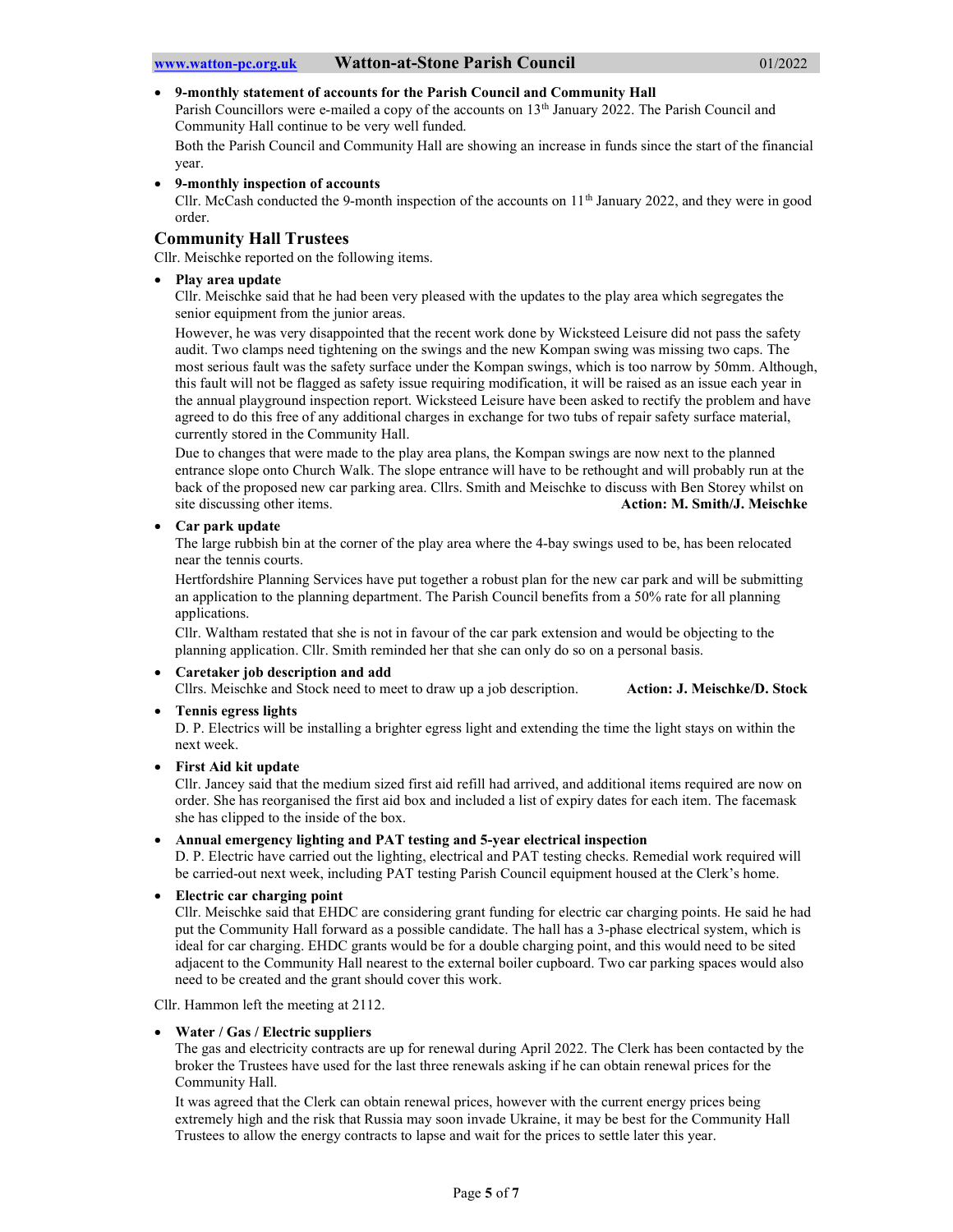#### Trustees meeting arrange

Cllr. Meischke said he would arrange a meeting of the Trustees after he meets with Cllr. Stock re the caretaker job description and Sports Club meeting. **Action: J. Meischke** Action: J. Meischke

## Recreation and Amenities Sub-Committee

Cllr. Knight reported on the following item.

Tennis court problems

Some problems at the tennis courts.

- 1. Some few weeks ago a lady with a youngster playing with scooter on court was very abusive when told to leave.
- 2. On 9<sup>th</sup> Jan, a man with youngster playing football again were told to leave. The man was very abusive and threatened to burn the nets.

Cllr. Knight said he realises these are hardly major incidents but referred these issues to the Police (PCSO Sally Brooks) for the record.

### Environment Sub-Committee

Cllr. Dinnin reported on the following items.

#### Allotments

The allotment site is looking generally very good for the time of year and the repairs to the entrance road have made a huge difference.

Currently, there is one vacant plot and one person from Dane End on the waiting list. Parish Councillors agreed that ideally villagers should have priority over non-villagers. However, as there is only one person on the waiting list, the Dane End applicant should be invited to take on the last remaining allotment.

### Action: C. Dinnin

### Hedge along Church Walk

The hedge between the allotments and Church Walk needs reducing in height. Some allotment holders have items, such as sheds, right up against the hedge. As the hedge grows up it also grows out over the top of any items leaning against the hedge. In autumn 2021, whilst the hedge was being cut from the Church Walk side, an allotment shed got destroyed because it was not visible. Item 10 of the allotment tenancy agreement, which has been signed by all allotment holders, states; 'Where applicable to maintain the boundary hedge bordering Church Walk in a neat and tidy manner and maintain a 1-metre-wide clear area along Glebe Court hedge boundary.'

It was agreed to write to all allotment holders informing them that the Parish Council will be arranging for the height of the Allotment hedge along its boundary with Church Walk to be lowered and explain the reasons why. They will also be asked to stop leaning things up against the hedge and leave sufficient gap to allow them to maintain their boundary hedge. Action: C. Dinnin/J. Allsop

### • Cottage Site

As no response has been received, it was agreed that the Clerk should resend the Parish Council's letter re Japanese Knotweed to the owners of the Crowbury Action: J. Allsop

#### Beane cottage

Cllrs. Smith and Dinnin met up with Mr. Sell (Beane Cottage) and discussed the Laurel hedge at the rear of the Parish Council land. Parish Councillors agreed that Adam Welch be asked to quote for cutting the hedge and some tree branches that need removing. Action: C. Dinnin

Mr. Sell is interested in purchasing the Parish Council owned land that he has an agreement to fence off and use as part of his garden. This agreement is up for renewal in August 2025. This strip of land is between the river and the top of the riverbank, from the Beane Cottage boundary to the River Beane bridge on Walkern Road. Mr. Sell has offered £2,500 for the land.

There may be a complication in that the area in question was part of Beane Cottage holding. It was agreed that as a condition of planning that area would be transferred to the Parish Council to 'preserve openness of the area' and in fact that openness has to a degree been obstructed by it being enclosed by hedges and fences. The Parish Council has now acquired cutting the boundary hedge, which was originally planted by the previous owners of Beane Cottage for their privacy, and they used to maintain it.

After discussion, Parish Councillors agreed that double this figure would be acceptable plus all legal fees to be paid by Mr. Sell. Cllr. Smith to contact Mr. Sell accordingly. **Action: M. Smith** Action: M. Smith

### Overgrown Ivy hedge on Great Innings footpath

Iain Harris has been in touch about this tree/hedge that runs along the boundary of his property. Cllr. Smith said that the quickest solution would be to get Adam Welch to cut it. He agreed to inspect the hedge and see if he can find out if it is HCC or EHDC owned. Action: M. Smith